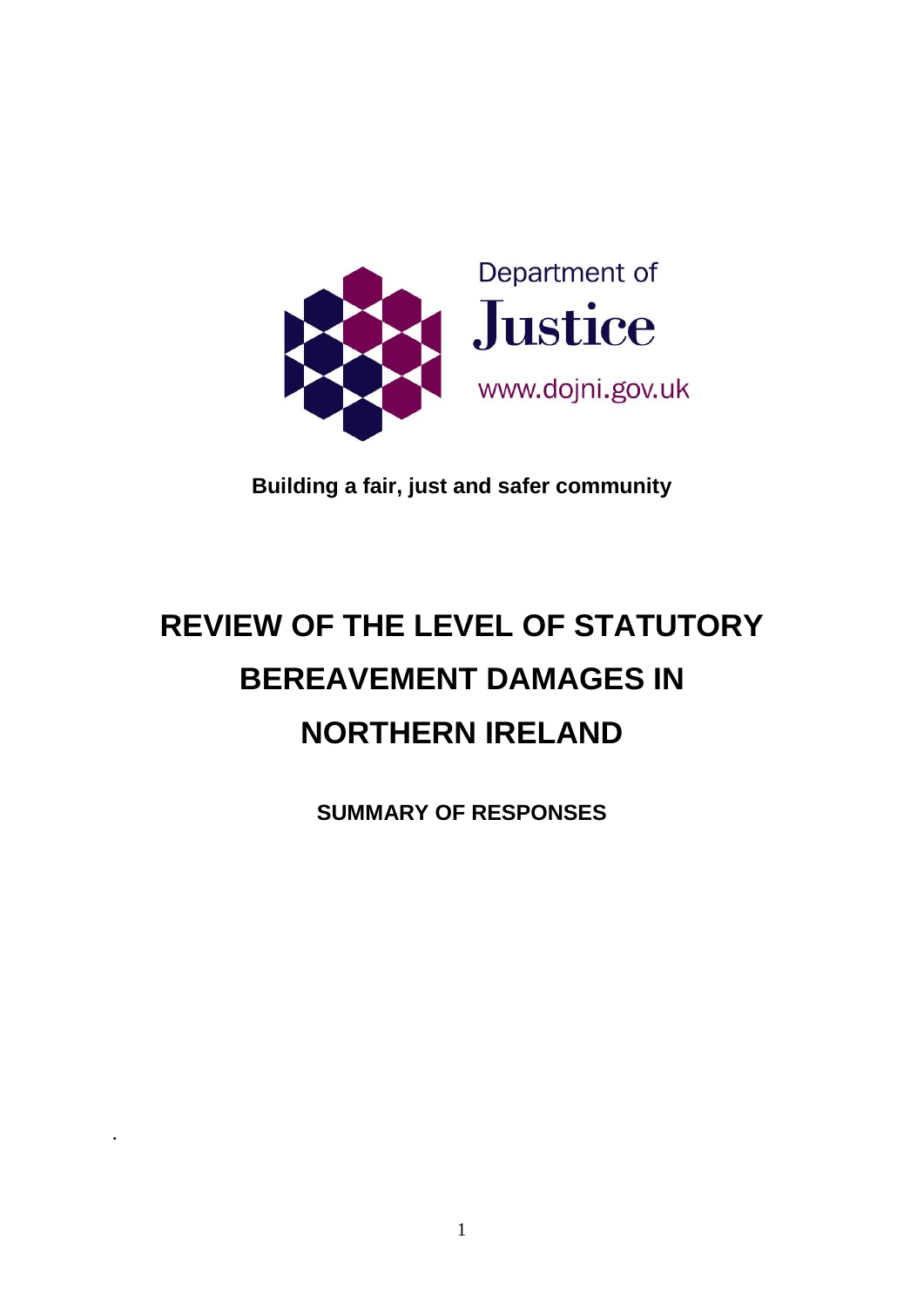#### **1. INTRODUCTION**

1.1 This paper provides a summary of the responses received by the Department of Justice to the consultation paper 'Review of the Level of Statutory Bereavement Damages in Northern Ireland' which was open for responses from 5 October until 30 November 2015. The consultation paper sought views on the level of the fixed amount of the bereavement award available under the Fatal Accidents (Northern Ireland) Order 1977<sup>1</sup> ("the 1977 Order").

1.2 When a person dies as the result of another person's negligence, the 1977 Order allows the person's dependants to claim certain damages, for example, for the deceased person's loss of earnings. A limited category of people may also claim for a fixed sum known as a bereavement award or bereavement damages.

1.3 The Department of Justice is responsible for setting the amount of bereavement damages in Northern Ireland. $^2$  This has been fixed at £11,800 since 2008. $3$  The availability of bereavement awards in Northern Ireland under the 1977 Order is a matter for the Department of Finance and Personnel ("DFP") as it is responsible for the substantive law on damages. The consultation was only about the level of the fixed amount of the bereavement award.

## **2. RESPONSES TO THE CONSULTATION**

2.1 Twelve responses were received, all from organisations. Consultees came from a range of stakeholders. These included those representing the interests of parties to proceedings involving a claim for a bereavement award – both plaintiffs and defendants. A full list of respondents is at Appendix A. The Department is very grateful to all respondents for their interest in this consultation.

2.2 Ten respondents answered all the questions contained in the consultation questionnaire. Comments received from the remaining respondents correlated to specific questions in the questionnaire.

 $\overline{\phantom{a}}$ 

 $^{\rm 1}$  1977 No.1251 (NI 18).

 $2$  Article 3A(5) of the 1977 Order.

 $3$  S.I. 2007/3488.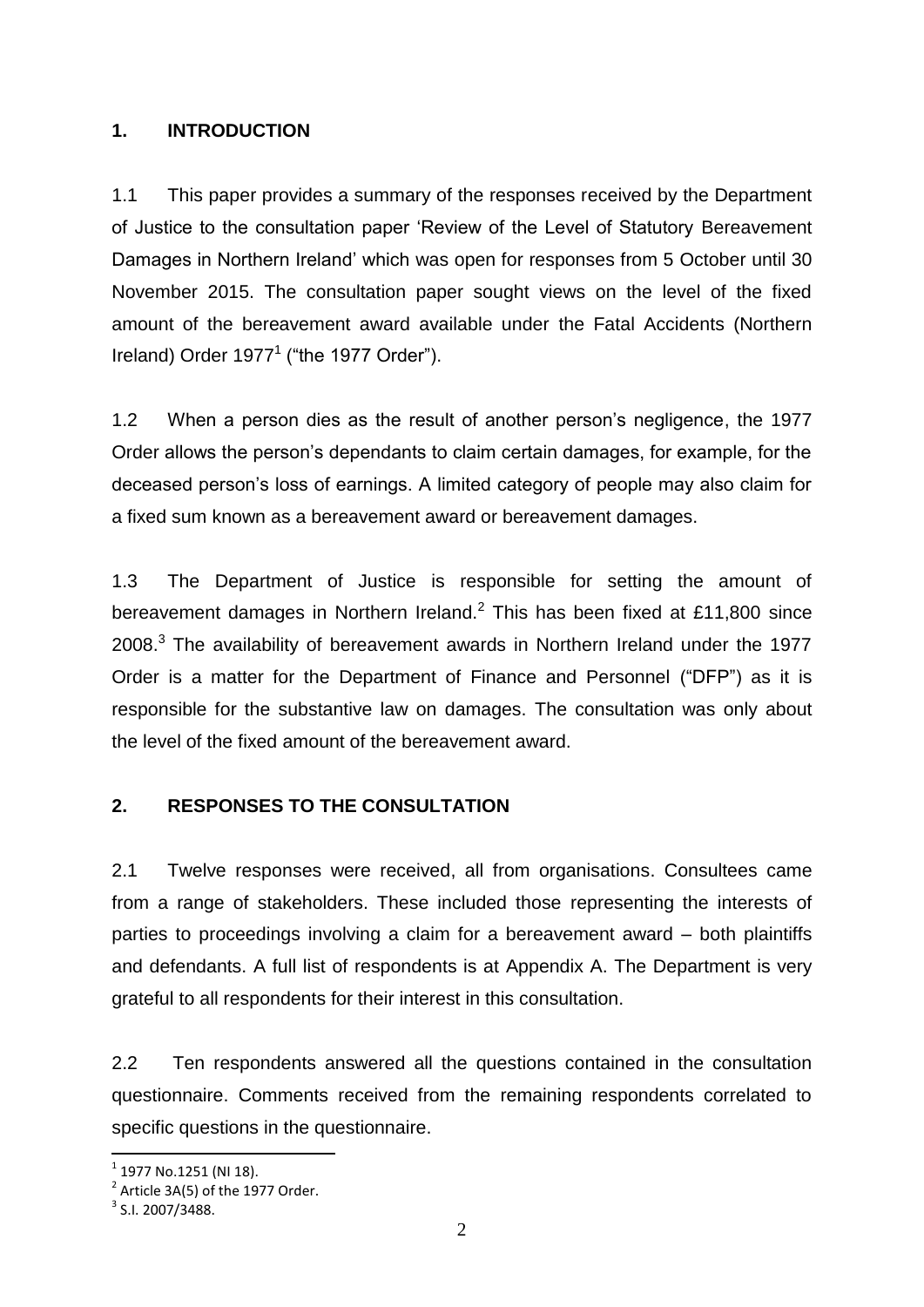2.3 All of the responses were collated in a data base and analysed carefully. Some comments required interpretation in order to ensure that as many as possible of the respondents' submissions were considered in the analysis.

2.4 This paper aims to summarise the points raised by respondents. It is not, however, possible to give details of all the specific points made by respondents in this summary.

#### **3. KEY FINDINGS**

3.1 All respondents thought that the level of bereavement damages should be increased in Northern Ireland. Respondents supported the Department's decision to review the level of the award.

3.2 The majority of respondents thought that the award should be increased to align it with England and Wales. This was on the basis that it would reinstate the previous symmetry in the awards in the two legal jurisdictions.

3.3 Some respondents expressed the need for regular, periodic reviews of the level.

3.4 The purpose of this consultation was only to seek views on the review of the level of bereavement damages and whether an increase is appropriate. The consultation did not look at the substantive law on damages, including whether an award should be fixed, as this is the responsibility of DFP. Several respondents expressed views which relate to the substantive law. These have been passed to officials in DFP and have not been discussed in this paper.

#### **4. SUMMARY OF RESPONSES**

## **Question 1**

Do you think the level of bereavement damages should be increased in Northern Ireland?

3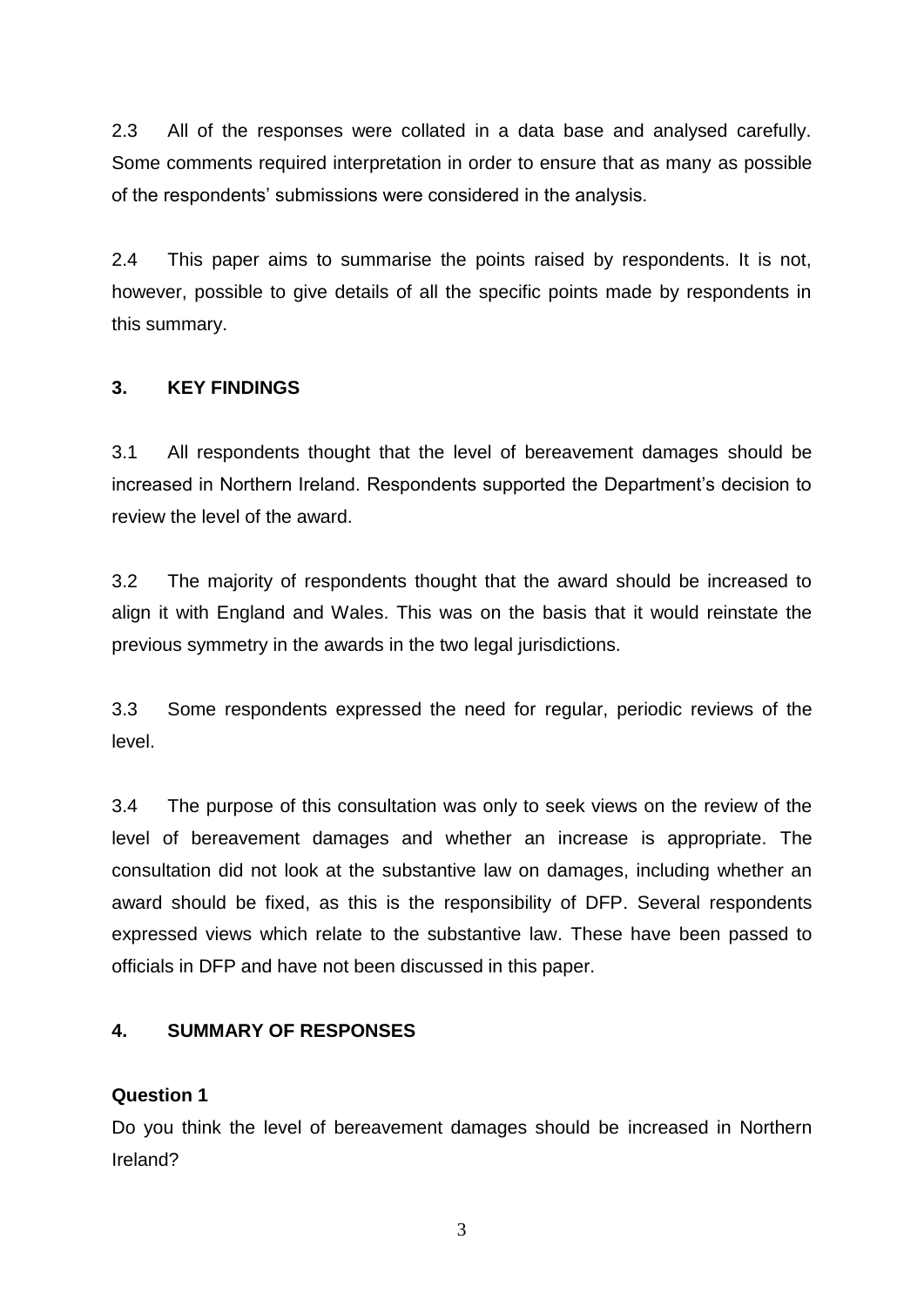4.1 All respondents thought that the level of bereavement damages should be increased. Respondents noted that the current award had applied for causes of action accruing since 2008 and that this meant that the award had been lower than the equivalent in England and Wales since 2013.

## **Question 2**

Do you think the level of bereavement damages should increase to the same level as England and Wales?

4.2 Seven respondents considered that the level of award should increase to the same level as in England and Wales. One further respondent thought that the award should increase to at least that level but preferred an inflationary increase.

4.3 Reasons given in favour of alignment with England and Wales were:

- Ensure consistency of awards given the same statutory regimes applied and that case law from England and Wales was persuasive in Northern Ireland.
- Eliminate differences of awards based solely on location and potential disadvantages to claimants/payers either directly or through payment of insurance premiums.
- Re-instate previous alignment.
- Greater certainty, including for compensators who work in both jurisdictions.
- 4.4 Reasons given against alignment in England and Wales were:
	- The reforms to civil litigation associated with the 10% increase in the award in England and Wales do not apply in Northern Ireland.
	- Alignment would result in too modest an increase.

## **Question 3**

Do you think the level of bereavement damages should increase in line with inflation as measured by the Consumer Price Index ("CPI")?

4.5 Four respondents preferred this option.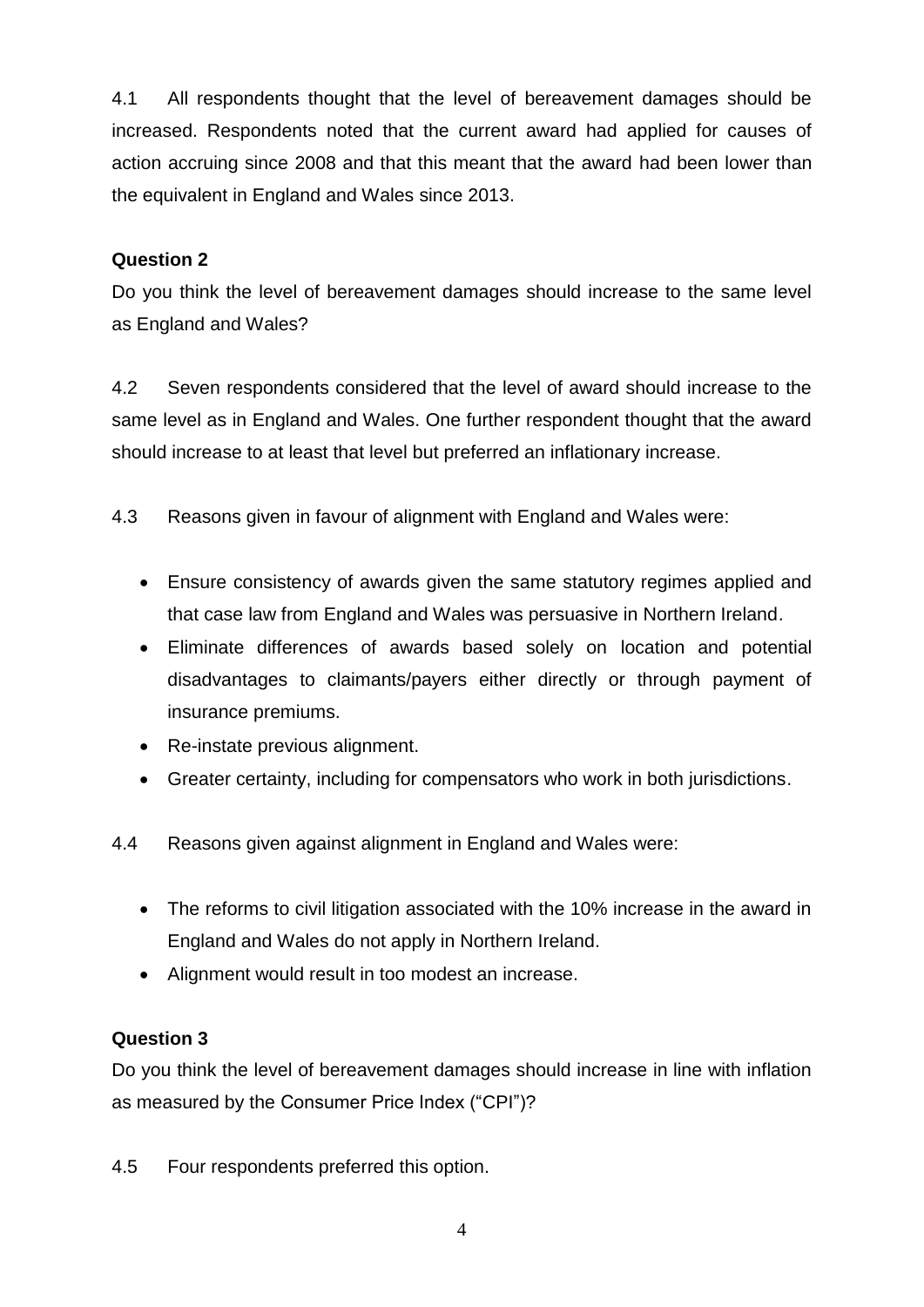- 4.6 Reasons given in favour of an increase in line with inflation were:
	- Preventing stagnation in the figure.
	- Inflation-proofing the figure.
	- Providing a less modest increase than alignment.
	- Clear and transparent basis.
	- More rational basis for any increase rather than aligning with the figure in England and Wales which was amended in consequence of changes to civil litigation which do not apply in Northern Ireland.
- 4.7 Reasons given against increasing in line with inflation were:
	- Uncertainty and fluctuation.
	- Maintaining differences of awards based solely on location and potential disadvantages to claimants/payers either directly or through payment of increased insurance premiums or through increased legal costs.
	- No obvious link with CPI.
	- Damages are not generally based on CPI, and, in any event, bereavement damages are a statutory award, distinct from common law awards of damages.
	- No precedent for adopting such an approach.
	- CPI fell between September 2014 and September 2015.

## **Question 4**

If you consider Options 1 and 2 to be inappropriate, do you think the level of bereavement damages should be increased by another method?

4.8 Respondents who answered this question made points which relate to the substantive law. As noted in Section 3, these have been passed to officials in DFP.

## **Other Comments**

4.9 Some respondents expressed the view that the level of the bereavement award in Northern Ireland should be subject to regular, periodic review. These respondents, who included those in favour of alignment with England and Wales and those in favour of an inflationary increase, thought that regular reviews would help to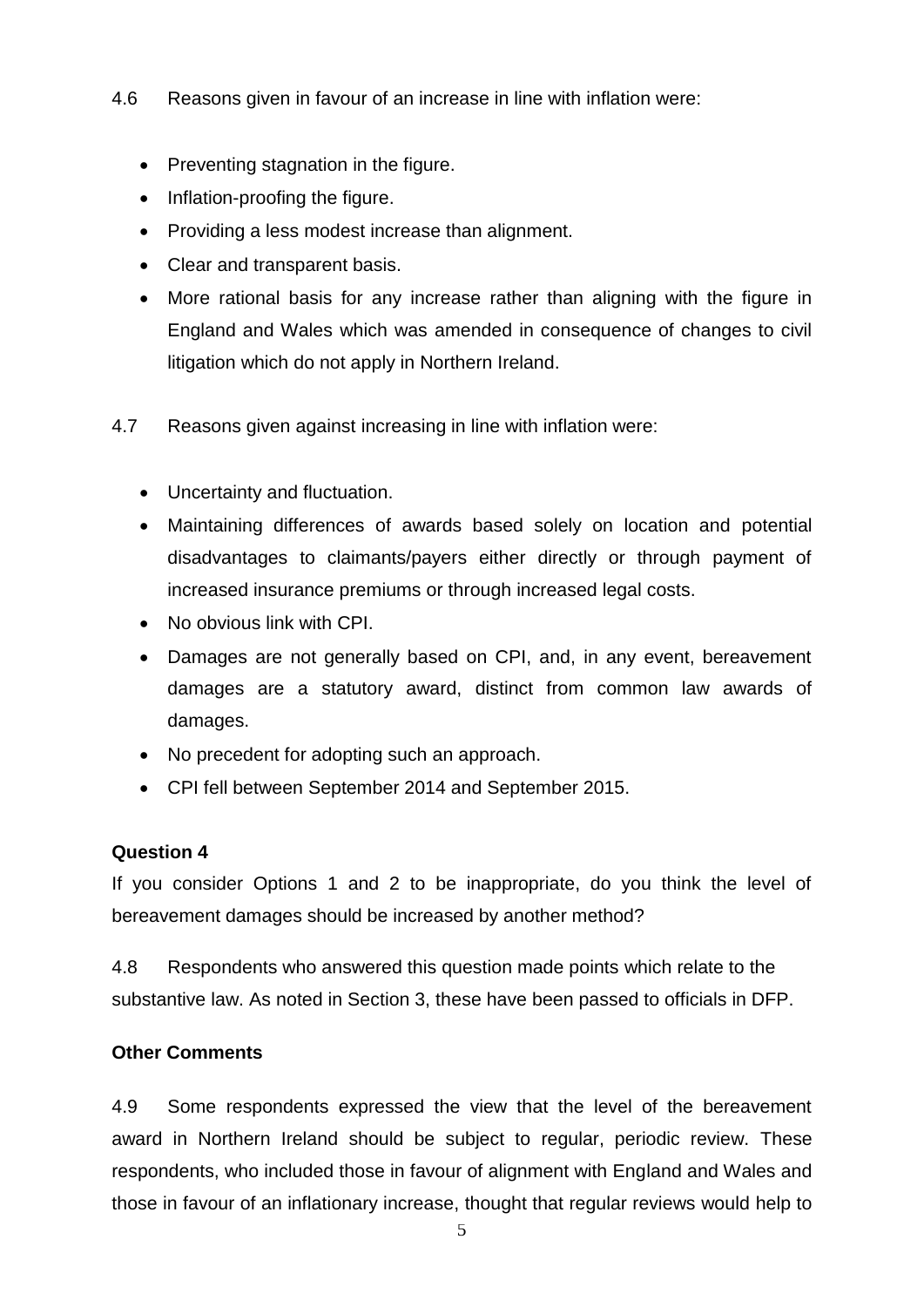ensure that the bereavement award was aligned with any increases in general damages and/or inflation and would be a less arbitrary way of assessing the figure.

4.10 The consultation paper noted that, in Northern Ireland, awards of bereavement damages are not specifically recorded and, therefore, there are no statistics available for them. Looking at the total number of orders made under the 1977 Order, it was found that the numbers are relatively small and surmised that the total number of bereavement awards was likely to be lower. The Department is grateful to those respondents who pointed out that this did not take into account bereavement damages paid when claims are settled either pre-proceedings or pretrial. The Department is also grateful to those who provided information on fatal accidents in Northern Ireland.

#### **5. NEXT STEPS**

5.1 Having carefully analysed the responses, the Department proposes to increase the award of bereavement damages in Northern Ireland in line with inflation, as measured by CPI, rounded to the nearest £100, with adjustments to be made every three years thereafter. Based on the CPI for November 2015, this would bring the award to £14,400<sup>4</sup>. This is a more rational, transparent approach than aligning with the figure in England and Wales, which was increased using a method associated with changes to civil litigation which do not apply in Northern Ireland. Moreover, prior to these civil litigation changes in England and Wales, the policy had been to increase the award of bereavement damages on a regular basis in line with inflation with subsequent adjustments to be made every three years.<sup>5</sup>

5.2 This approach will help to ensure that the award is fixed at an appropriate level on a regular and consistent basis.

5.3 As soon as Assembly time allows, the Department will bring forward legislation, subject to the Assembly's negative resolution procedure, to revise the level of damages in line with inflation, as measured by CPI, rounded to the nearest £100.

 $\overline{\phantom{a}}$ 

 $<sup>4</sup>$  ONS formula Later Date Index divided by Earlier Date Index i.e.</sup>

<sup>£11,800</sup> x(128.3[Nov 2015]/105.5[Jan 2008])=£14,350, rounded to £14,400.

<sup>&</sup>lt;sup>5</sup> See Explanatory Memorandum to SI 2007/3489.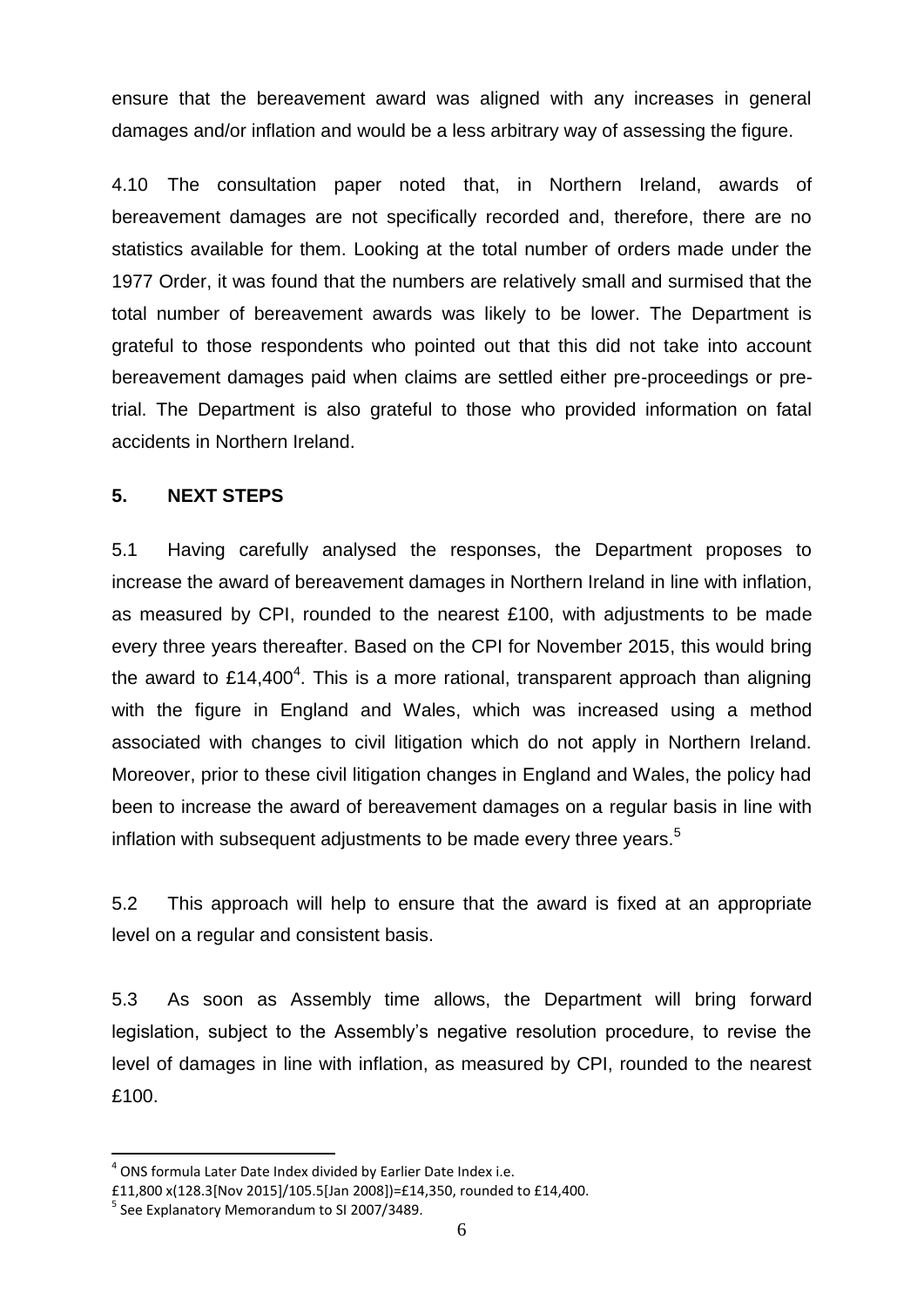#### **Additional copies and alternative formats**

5.4 An electronic copy of this document is available to view and download from the consultation section of the Department of Justice website (http://www.dojni.gov.uk).

5.5 You may make copies of this document without seeking permission and if you require further printed copies, we would invite you to access the document through our website. If you do not have access to the internet and require us to provide you with further copies, please contact us with your specific request.

5.6 Copies in other formats, including Braille, large print or audio cassette may be made available on request. If it would assist you to access the document in an alternative format, or a language other than English, please let us know and we will do our best to assist you.

#### **Complaints**

5.7 Any comments, queries or concerns about the way this exercise has been conducted should be sent to the following address:

Standards Unit Department of Justice Block 5 Knockview Buildings Stormont Estate Belfast BT4 3SL

or e-mail to Standardsunit@dojni.x.gsi.gov.uk